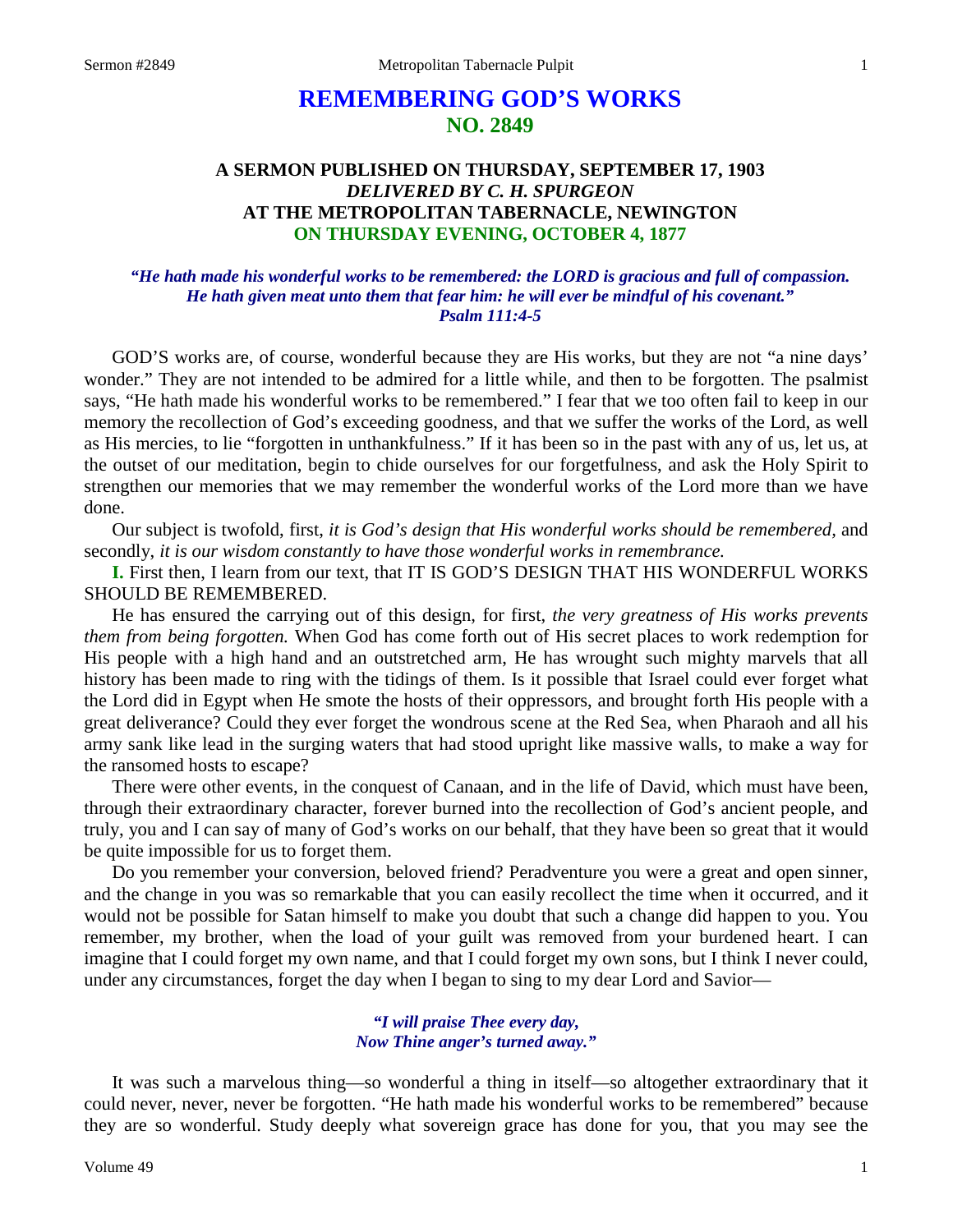greatness of the mercy, and admire it, for very much in proportion as you appraise the mercy of God at its proper value, will you be sure to have it fixed upon your memory all your life.

God made His wonderful works to be remembered in the next place, *because of the persons upon whom those works were wrought.* There is many a man who would soon forget all he hears about the favor of God because he is not conscious of his own need of it, but when a person is, spiritually, in an exceedingly anxious state of mind and heart, and God's great mercy comes to him, he is sure to recollect it.

You remember that the Israelites were in Egypt as a nation of slaves, so that when God fetched them out—the serfs of the brick-kiln—the men who were driven to their daily tasks by the oppressors' whips—the poor slaves who were denied even the straw with which to make the bricks—well, when they were divinely delivered, at the very time when Pharaoh's tyranny had become utterly unbearable, they could not possibly forget how they had been delivered. That day of their emancipation became the beginning of months to them, and they numbered their years from it, for to poor oppressed Israel, it was like life from the dead!

At the present time, in a spiritual sense, God, in His mercy, interposes on behalf of those who are in a similar condition to that of Israel in Egypt. You remember how Hannah sang, "He raiseth up the poor out of the dust, and lifts up the beggar from the dunghill, to set them among princes, and to make them inherit the throne of glory"?

That dunghill would help the beggar's memory, he would say, "How can I forget that I was thrown away there like a worthless thing? In my own estimation, I was a rotten, worthless, useless thing, fit only to be thrown among the rubbish of creation, but the Lord suddenly appeared to me, lifted me up and set me among the princes of His people. Can I ever forget that? Let the bride forget her ornaments and let my right hand forget her cunning, but never can my soul forget how the Lord brought me up out of the horrible pit, out of the miry clay, and set my feet upon a rock, and established my goings."

Some of us were mere wrecks of humanity, yawning chasms gaped beneath us, and we thought that we should be speedily swallowed up, but we cried unto the Lord in our trouble and He brought us unto a quiet haven. Can we ever forget His wonderful works? We were sore sick, our soul abhorred all manner of meat, and we drew near to the gates of the grave, but the good Physician came and restored us from all our sicknesses just when death stared us in the face.

Beloved brothers and sisters, I feel certain that I can appeal to many of you and say that you were in such a plight as this when the Lord revealed Himself to you. Such was your distress and the abject condition in which you were, that for you to forget what the Lord did for you would be such base ingratitude that I cannot believe that it is possible. Surely you feel that you *must* remember Him, and that sooner might a woman forget her sucking child than that you should forget the wonderful works which the Lord your God has wrought for you.

Besides this, the Lord took care that His wonderful works should be remembered *by putting them on record in the Scriptures.* The five Books of Moses, the Pentateuch, are the divinely inspired record of the wonderful works which God did for His people in the very early times of the world's history. The pen of inspiration was carefully employed in order that what God had done might be written down for all future generations to read.

This blessed Book has made the wonderful works of God to be remembered for all time, it was written for that very purpose! It tells the unique story of the eternal love of God to us, it also tells us the wonderful story of love incarnate in the Christ of Bethlehem, and further tells us how He died, how He rose again, and how He lives in heaven to plead for us as our great Intercessor before the throne. Let us bless Him more and more for these sacred pages in which He makes His wonderful works to be remembered, and I venture to suggest to you, beloved, that it is well, when God performs any work of mercy for you, that you should cause it to be remembered in a similar way.

Much of God's praise is never made known on this earth for want of a ready pen to record the gracious experiences of His people. The keeping of a diary is very apt to lead to a stilted form of piety.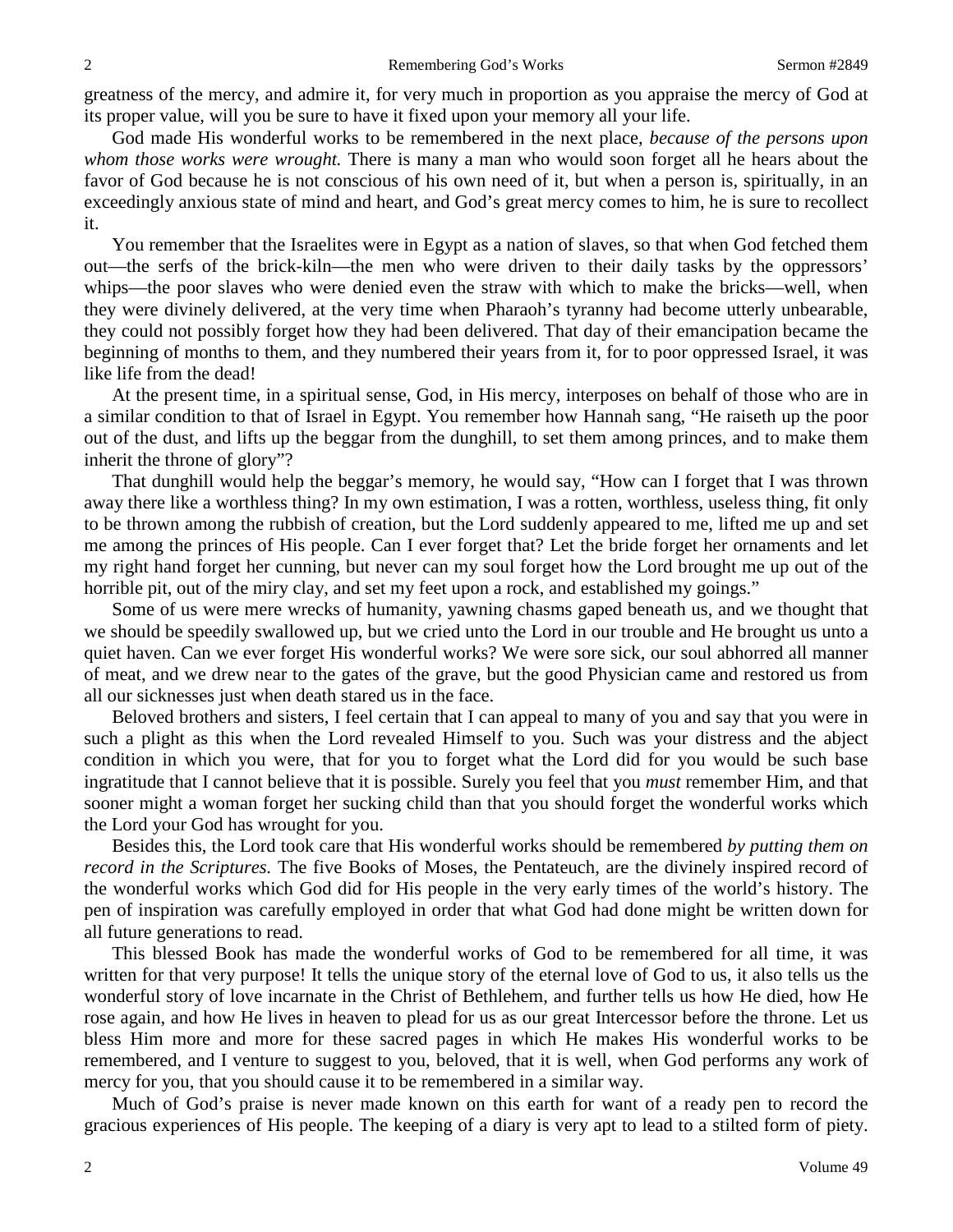If a man feels that he must put something down every day, he is very liable to put down that which is not true. He may think it is true even when it is really false. But the recording of the many special mercies that we receive from God appears to me to be a duty which we owe to our age, and also to our successors.

If some of the wonderful deliverances which are recorded in the biographies of the saints had not been jotted down at the time, we should have been great losers, and if we have anything worth recording—and I think we have—even if we do not care to write it down to be seen by the public eye, yet at least let us record it for the sake of the little circle in which we live and move, that peradventure, some of our descendants, or some of our friends, may gather comfort from our personal experience of God's mercy. "He hath made his wonderful works to be remembered." Let us act in harmony with this grand design, and preserve the memory of the Lord's great goodness to us.

Moreover, in order to preserve the memory of His wonderful works, *God was pleased to command His people to teach their children to remember what He had done for them*. In addition to the inspired records, He told them to make their children's memories into books of remembrance. Jewish fathers were commanded to call their children together and tell them how the Lord brought them out of Egypt, how He led them through the wilderness, and how He gave them the land of Canaan to be their own possession. They were to teach their children and their children's children, the wonderful story of the Lord's dealings with them, and we ought to be concerned to hand down, from father to son, the memory of God's great goodness to us.

Tell your own children if you cannot tell anyone else, what God has done for their father. Sitting around the fire in the evening, your children might often be, not merely interested, but instructed and impressed by the narrative of God's providential dealings with you. Possibly the story might not read well in print, but never mind that, for there will be an interest about it to your own household, so, be sure that you tell it.

My memory recalls, at this very moment, many a pleasing incident from what my grandsire told me concerning his early struggles in the ministry, and the providential interpositions of God on his behalf. Perhaps he might as well have written them down, but he did not, I think that possibly, he knew that he had a living book within his grandchild's brain, and that the boy might in later days, tell out to others what his grandsire had told him.

At any rate, I do earnestly exhort all Christians to make God's wonderful works to be remembered wherever they can, and do it specially by telling to your children what you have experienced of His goodness. Do not die, O you grey heads—ye who have passed your threescore years and ten—do not pass away from this earth with all those pleasant memories of God's lovingkindness to be buried with you in your coffin, but let your children, and your children's children, know what the everlasting God did for you.

Once more, in order to make His wonderful works to be remembered, *the Lord was pleased to institute certain ordinances to keep them in the minds of His people.* To preserve the memory of the deliverance out of Egypt, there was the significant rite of the passover. On that night when God brought His people out of the house of bondage, it was the blood of the paschal lamb that protected each house that was sprinkled with it, and so Israel ever afterwards kept the passover in memory of that night when God said, "When I see the blood, I will pass over you." And you know how our blessed Redeemer has given us the institution of the Lord's supper, saying, "This do in remembrance of me,"—that the atonement, that great master-fact of the Christian religion, might always be fresh upon our memories, and Christ be set forth visibly crucified among us as though it were but yesterday, for if anything may be forgotten, it must not be Gethsemane, and Gabbatha, and Calvary.

Beloved, take care that you attend carefully to that sacred memorial. If I am addressing any true believers in Christ, who, nevertheless, have hitherto been disobedient to their Lord's command, "This do in remembrance of me," I would solemnly ask them to be disobedient no longer. I am sure, beloved, you miss a great privilege, and I am equally sure that you are omitting a very sacred duty by not obeying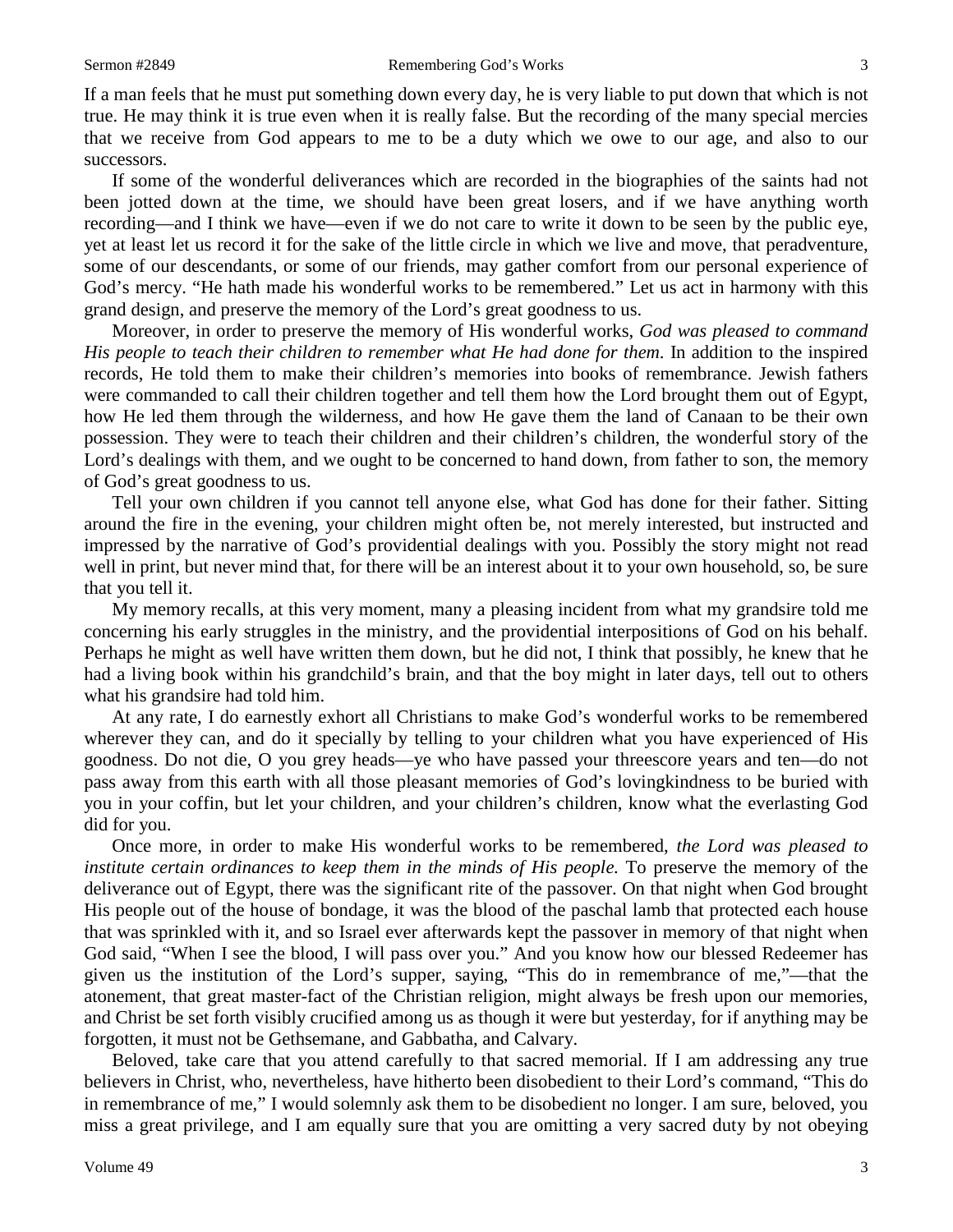your Lord's command. If it is right for you, as a believer in Christ, to stay away from your Master's table, it is also right for me, and right for all God's servants, if we all did so, there would be no celebration of the Lord's supper anywhere, and so, that which our Savior, in His divine wisdom, instituted for a memorial, would cease to be.

Perhaps you say that you are not a church member, if so, I reply that if you are a Christian, you ought to be a member of Christ's visible church on earth, for if you have a right not to be a member, I have a right not to be one, and so have all the people of God, and so, the church of God, as an organization in the world, would cease to exist.

Who is to maintain the ministry of the Word? Who is to keep up the ordinances of God's house if all His people break up into separate grains of sand instead of being living stones built up into His spiritual temple? "He hath made his wonderful works to be remembered," so, join with Him in that sacred purpose, and in observing the ordinances instituted by your Lord, set forth in your baptism, your death, burial, and resurrection with Him, and in the memorial supper, show forth His death until He come.

Thus I have shown you how God has made His wonderful works to be remembered, and I press it upon the heart and conscience of all the Lord's people to see that their memory is happily burdened with the recollection of God's mercy. Study diligently, in the Biblical record, what He did in the olden time. Learn, from church history, what He has done from the days of Christ's sojourn upon the earth until now.

But especially recollect what He has done for you, and often say, "Come and hear, all ye that fear God, and I will declare what He hath done for my soul." Abundantly utter the memory of God's great goodness. The Lord's children should not be dumb. Worldlings are noisy enough in praising their false gods, they often make night hideous, and startle us from our sleep as they sing the songs of Bacchus, or Mars, or other heathen deities.

Then shall the children of God be silent, and allow His mercies to lie forgotten in unthankfulness? Nay, nay, but write the record of them upon your doors, let it be seen upon the walls of your houses, publish the glad news wherever you go, tell it even to unwilling ears, and say again and again, "The Lord is good, and His mercy endureth for ever; I can speak with confidence upon this matter, for in my experience I have proved it to be so." Facts like these are among the best arguments to silence infidel doubts and Satanic temptations. Tell the skeptics what God has done for you, and ask them whether unbelief can work such wonders for them.

You, poor widow, with your seven little children, tell them how you took your troubles to the Lord and He helped you, so that you know that there is a God, for you rested, and your family rested, upon Him in your great sorrow, and He upheld and delivered you. Tell them—you who have been sick, and in poverty, and who cried unto God and He helped you—tell them that you know that there is a God that hears prayer.

Tell them, you who are rejoicing in God with joy unspeakable, and who often feel so happy that you scarcely can bear the great delight—tell them that God still lifts up the light of His countenance upon His people, and if they sneer at you, tell them that you are as honest as they are, and that they have as much reason to believe your word as you have to believe theirs. Pit your experience against their arguments, lay your facts over against their fallacies, and in this way, you shall become valiant soldiers for the truth as it is in Jesus.

**II.** Now, secondly, IT IS WISDOM ON OUR PART TO REMEMBER THESE WONDERFUL WORKS OF THE LORD, for the effect upon our minds will be useful in many ways.

First, *it will assure us of the Lord's mercy and compassion.* Read the next sentence of the text, "The LORD is gracious and full of compassion,"—gracious, that is, to the sinful, full of compassion, that is, to the weak and to the sorrowful. If we keep in remembrance the wonderful works of God, our experience will prove the truth of the text. How gracious the Lord was to sinful Israel! When they rebelled against Him and murmured at Him, He still wrought great wonders for them, He fed them with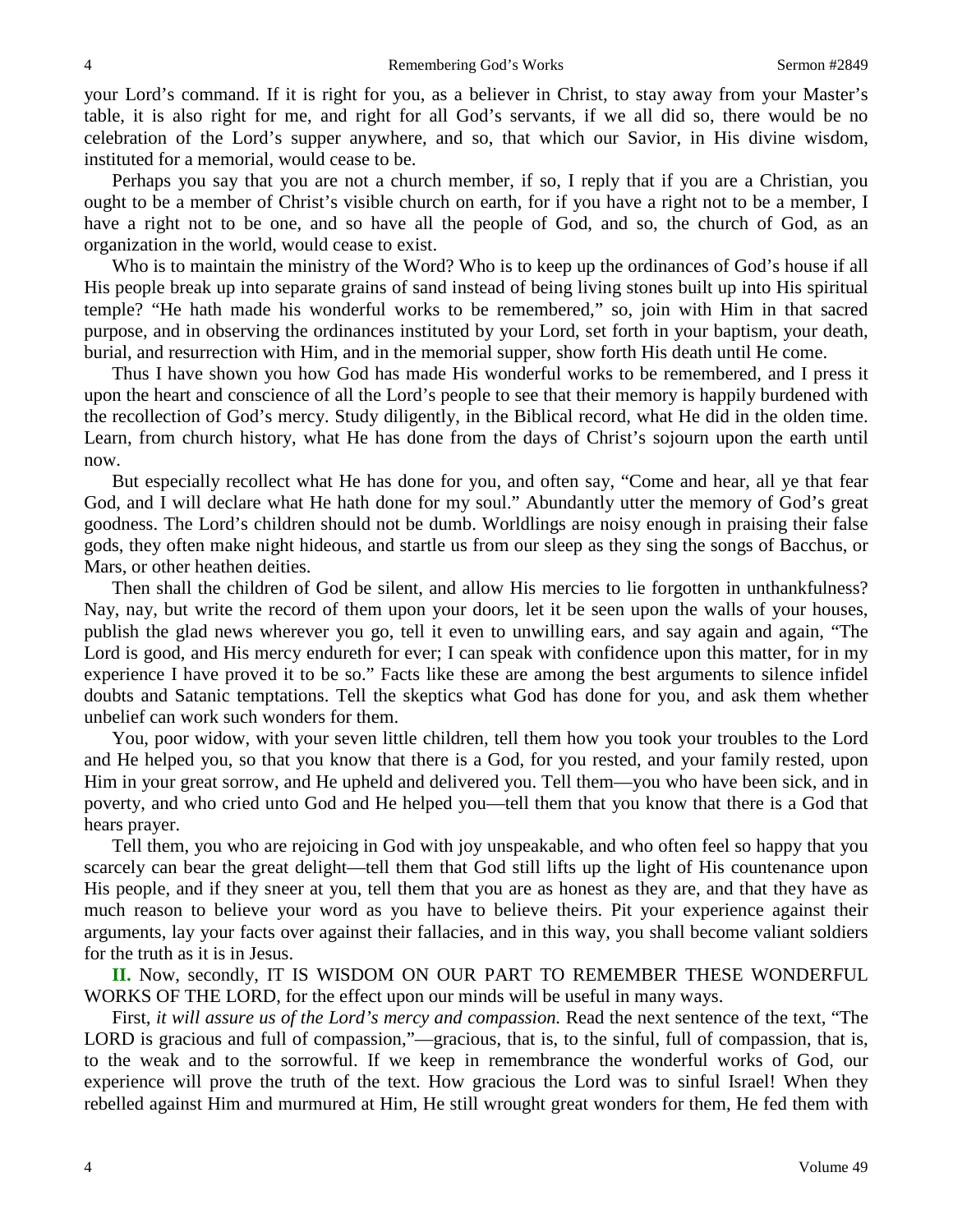manna from heaven, and brought them flesh to eat, and guided them by His fiery-cloudy pillar. He would not let their sin turn away His grace, but He still loved them.

Does not your life, beloved, prove to you that God is very gracious to you, forgiving your sin, overlooking your infirmities, and bearing long with you? I want you to notice that it has been so in your own life, because then, when you meet with a poor trembling sinner, you can say to him, or to her, "I know that God is very gracious, for He has been gracious to me," you can tell the man with a troubled conscience that Christ can ease it, for He has eased yours.

You can tell how your great sin was taken away by Christ's great atonement, and you can comfort those who are burdened, and bowed down, by saying, "He did all this for me, and though, to my shame, I have to confess that I have often grieved Him, He has never left me, nor forsaken me. Even when I have lost the light of His countenance, through my own fault, yet when I have mourned over my guilt, He has beamed upon me again. In great mercy has He dealt with me, and He has been wonderfully gracious to me."

Such testimony as that will be a great encouragement to others, as they hear what the Lord has done for you, they will be led by the Spirit of God to turn to Him that the like favor may be displayed towards them.

Recollect also the great compassion of the Lord. I hope your own life has shown you how very tender He is towards those who trust Him, even as the psalmist says, "Like as a father pitieth his children, so the Lord pitieth them that fear Him." I can recollect how, in a time of terrible depression of spirit and of intense anguish of pain, I cast myself upon my God with that text in my mouth. I said to Him, "O Lord, I am Your child, and if any child of mine were pained as I am, and I could take away his pain, I would do so. You are my Father, prove your fatherliness by easing me, or else by strengthening my frail spirit to endure all this agony."

I can even now recall the wonderful relief that came over both body and mind when I had pleaded like that before God, and I, therefore, speak with confidence of His fullness of compassion, for I have tried it and proved it for myself, and I invite all who are bowed down to do as I did.

Some of you may be in great distress of mind—a distress out of which no fellow creature can deliver you—you poor nervous people at whom others often laugh. I can assure you that God will not laugh at you, He knows all about that sad complaint of yours, so I urge you to go to Him, for the experience of many of us has taught us that "the LORD is gracious and full of compassion." As a mother comforts her children so will He comfort you. He will not break the bruised reed, nor quench the smoking flax, so go to Him in all the weakness of your deep contrition, and you shall find a mother's heart in the bosom of Jesus, something more tender than a man's heart could ever be.

Flee to your God this very hour, our own experience leads us to urge you to do so, does it not, brothers and sisters in Christ? If this were the time and place, and we could turn this service into an experience meeting, would not many of you rise and say, "It is even so," as you remembered God's wonderful works to you? Would you not say, "Yes, truly He is the God of grace, gracious and full of compassion"?

The next effect that this remembrance will have on our mind is this. *It will make us consider and acknowledge the divine bounty to us throughout all our lives.* Observe what the psalmist says next, "He hath given meat unto them that fear Him." Now, as we recollect that—as the Israelites might have recollected how they had abundance of food even in the wilderness—we shall be led to think of what poor creatures we must be to be so dependent upon our God. We would not have been alive if He had not fed us. How poor we all are in our natural condition!

I heard one say of another, who had grown to be a rich man—and it was said in a wicked, envious spirit—"I recollect the time when he had not two shirts to his back," and I said to him, "And your mother recollects the time when you had not one.'" There is not much for the richest man to boast of, men glory in their possessions, and they talk of others who are poor, as though they were to be despised. There is not a man alive who has not had to be indebted to God for the breath in his nostrils. We owe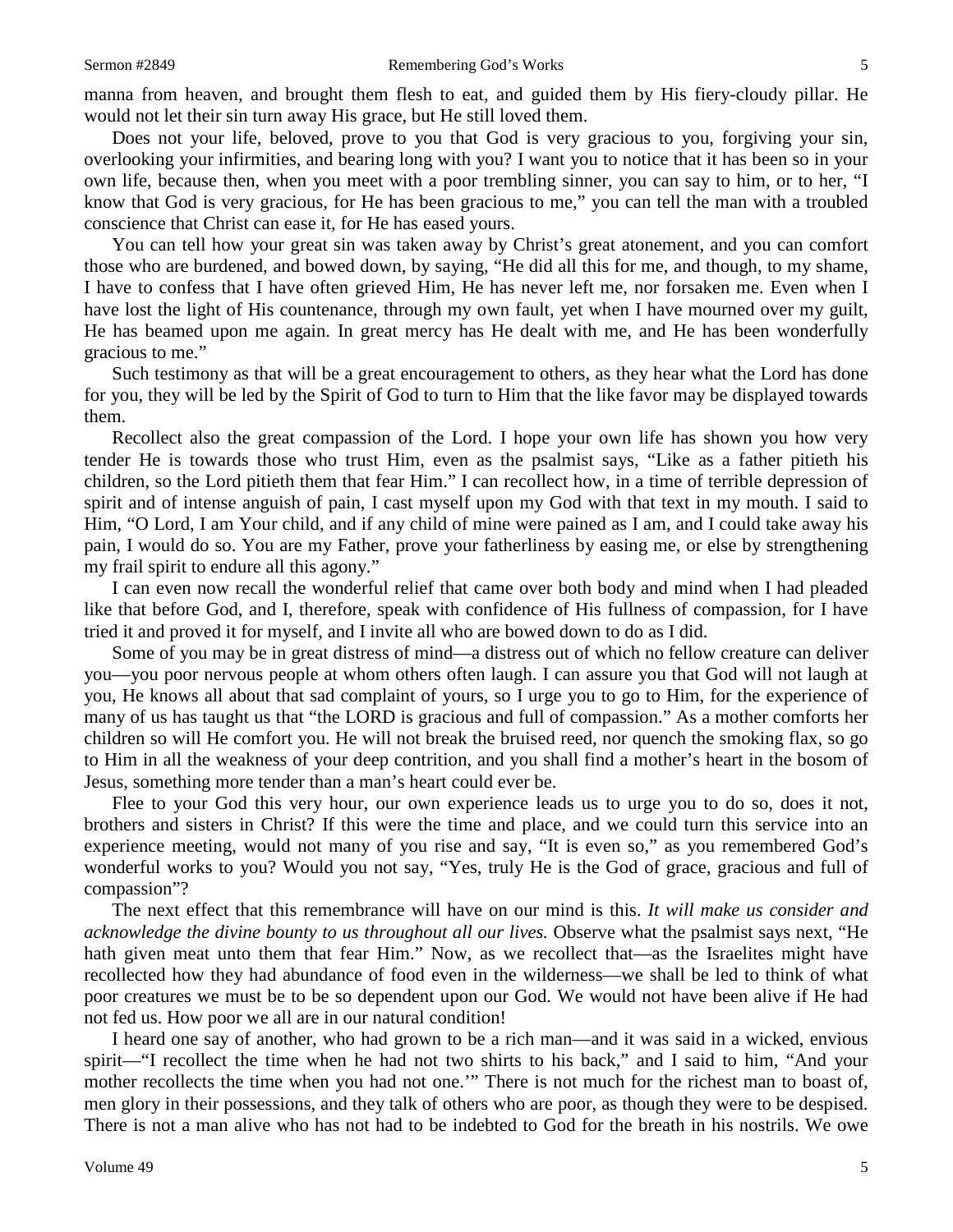everything to Him, and in looking back upon our spiritual career, we have to say, "He hath given meat unto them that fear him."

We have had to receive from the Lord the daily food that our souls have required, in temporal things and in spiritual, we have been pensioners at His gate—beggars wholly dependent upon His bounty. We have not been able to provide for ourselves one morsel of the bread of heaven. The Lord has had to give us all that we have had all through our whole life, both physically and spiritually. He has not only given meat to His people once or twice, but all their lives. The bread you eat to nourish your body and the spiritual food whereon your soul has been fed, have been continually given to you.

Have you ever counted how many meals you have eaten from the first day until now? Have you ever thought of the great store of spiritual food that you have received from the Lord? The queen of Sheba was astonished at the provision that Solomon made for his household for a single day, but oh, what wonderful provision Christ has made for you! He has given you, spiritually, His flesh to eat, and His blood to drink. He has given you, even in superabundance, the riches of His grace, and He will, in due time, give you the riches of His glory.

Do not fail to recollect His wonderful works, in order that, while you realize your absolute dependence upon Him, you may also see how He has continually supplied all your needs so that you have lacked nothing from the first day even until now. He has prepared a table before you in the presence of your enemies, and He has made you to lie down in green pastures, and led you beside the still waters.

Recollect too, *the circumstances under which some of you have been fed.* It was a great wonder when God furnished a table in the wilderness, and it has been a wonder to some of you, where your daily bread has come from, has it not? I can look back upon the past history of some of you, and note how trying your circumstances have been, yet all your real needs have been supplied. You often woke up in the morning feeling very much like the little birds that do not know where their breakfast is to be found, but I hope that you, like the little birds, began to sing even before you found your breakfast, for you did find it.

I love, in the winter, to see the robins sit on the bare boughs and yet sing. It is easy enough to sing in springtime when all the birds are singing, but it is not so easy to sit on the bare boughs, and still praise the Lord, still, you should do even that, for you have been fed up till now, have you not? You know that ancient promise, "Bread shall be given him; his waters shall be sure," and that promise has been fulfilled in your experience.

Sometimes, perhaps, you have attended a ministry where your soul has been well-nigh starved, and you have not known where to look for the spiritual meat that you needed to make you grow. Yet, you are still alive, for the Lord Jesus has Himself fed you. "Not by bread alone, but by every word that proceedeth out of the mouth of God," has your soul been nourished, so, bless Him, and praise His holy name, this very hour, and let not the memory of His great goodness ever be forgotten by you.

Then recollect, dear brethren, *the variety of supplies that you have had.* "He hath given meat to them that fear Him,"—all sorts of spiritual meat has He given you. When you were a child, you fed upon the simple doctrines of the Word, but since then, your Lord has given you strong meat that you may become a man in Christ Jesus. In all conditions, you have had food convenient for you.

At some stages of your spiritual history, it was not every ministry that could meet your wants. You could not listen with profit to this man or that, but the Lord Himself fed you with His Word, and many a choice morsel you had while you were reading your morning chapter, and it seemed as if every verse in that chapter had been written specially for you, or as if the ink were still wet upon the page, and that the love letter came to you fresh from your dear Father's hand. Thus has He, many a time, given meat to you who fear Him.

Blessed be His holy name, not one good thing has failed of all that He has promised. Have you ever lacked anything? Has your Lord been a wilderness unto you—a land of barrenness? No, you have dwelt in a land flowing with milk and honey, and you have been fed to the full. Do not forget this but tell the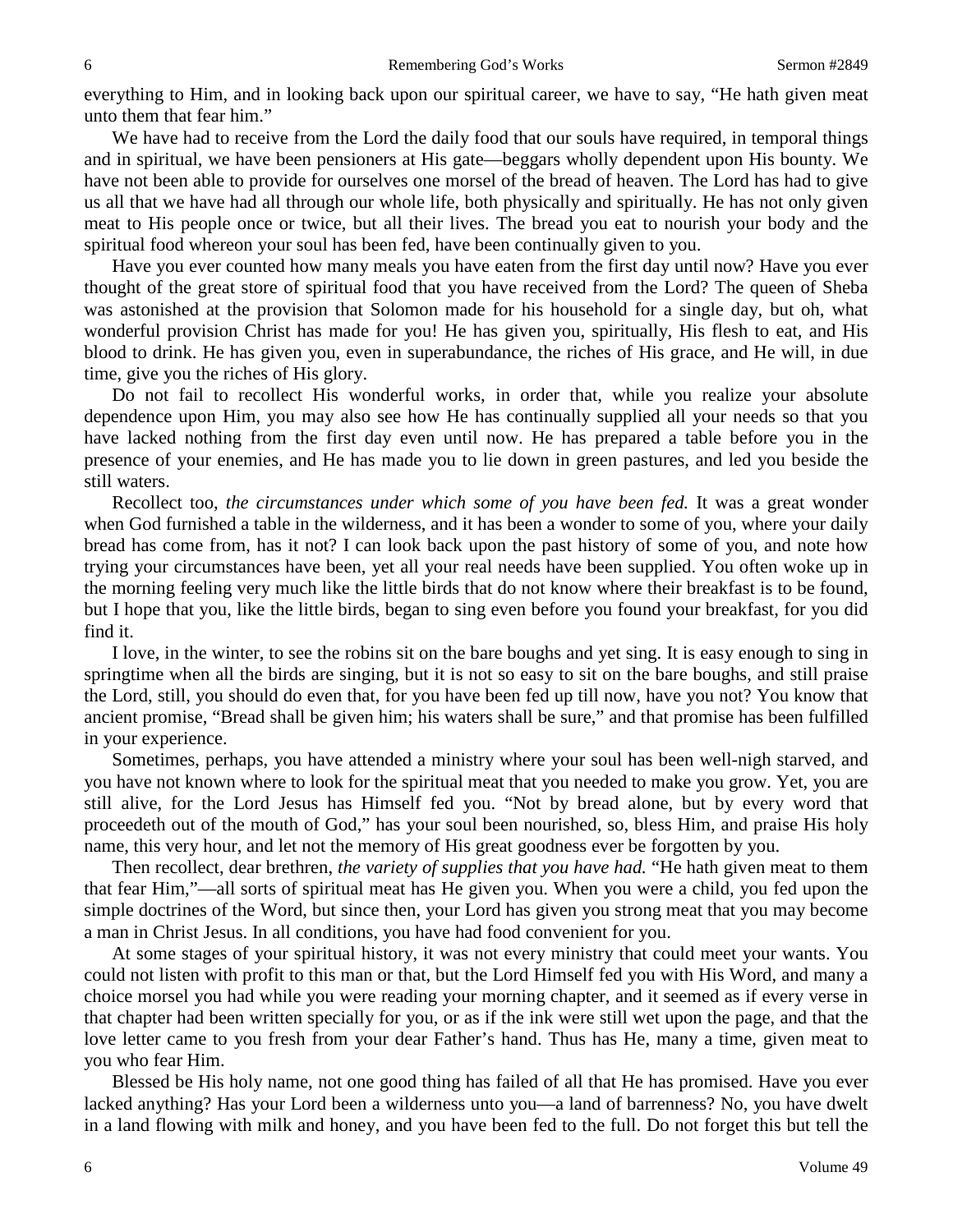story of it to others. Tell it to your poorer neighbors, tell it to poor saints when they are in low water, tell it to the poor distressed children of God who cannot feed upon the Word, tell them that their heavenly Father will never let them die of starvation, for God, who feeds the ravens and the sparrows, will surely not allow His own children to starve.

There is another thing to be learned from the memory of God's goodness. *It is intended to certify us of His faithfulness.* "He will ever be mindful of his covenant," is the last clause of our text. The Lord never forgot the covenant He made with Abraham.

Often, when He might, otherwise, have destroyed Israel, He recollected that covenant and He turned aside His wrath, and do you think He will ever forget the covenant which He has made with His only begotten Son—a covenant signed, and sealed, and ratified, "in all things ordered well,"—a covenant confirmed by the sacrifice of His well-beloved Son—a covenant which He signed with His own blood, and which is to stand fast forever and ever? No, He cannot be false to His oath, He cannot lie, He must perform what He has promised. "Hath he said, and shall he not do it?"

All the past history of our lives goes to show that God is faithful, and will be faithful even to the end. I have never met with a child of God whose experience did not go to confirm the fidelity of God. "Ye are my witnesses," saith the Lord, and if He were to call me into the witness box, and I may say that if He were to call many of you, your witness would be very straightforward—very plain—very clear very definite. You would say, "He keeps his covenant for ever and ever." He is not forgetful of the pledge which He gave to David, and to David's Lord, therefore, go forward with unwavering confidence in Him, doubt not, nor be discouraged, but rejoice in Him and trust Him evermore.

The last thing that this memory of God's wonderful works ought to do for us is to *make us praise Him.* This psalm begins with, "Praise ye the LORD," and it finishes up with, "His praise endureth for ever." Well, beloved, the memory of His great goodness is intended to make us praise Him forever and ever, so let us begin to do it at once. Do not go out of this place sorrowful, let your recollection of God's goodness move you to praise Him.

If you have no present cause for joy, so far as you can see, think of the past mercies that you have received. If everything looks gloomy on ahead, recollect how the Lord has helped you in all the steps you have already trodden. Give Him a grateful song this very hour. Smooth those wrinkles from your brow. Let your eyelids no longer hang down with heaviness, but say in your soul, "The LORD hath dealt well with His servants, according to His Word, therefore will we praise Him with our whole heart in the assembly of the upright, and in the congregation."

I frequently exhort you to praise the Lord because I feel how needful it is, and because we shall soon be in heaven, and therefore, it is well to be holding frequent rehearsals here of that which is to be our everlasting song.

Now I turn to the unconverted and say—Dear friends, from our own experience we can tell you that to serve God is a blessed thing. He is a grand Master, there is none like Him. He makes His servants blessed forever. He never leaves them, nor forsakes them, therefore, come, and put your trust in Him. Hide yourself under the shadow of His wings, and then, you too shall be able to say, even as we do, "He is faithful; his mercy endureth for ever." God bless you, for Christ's sake! Amen.

#### **EXPOSITION BY C. H. SPURGEON**

## *PSALM 111*

#### **Verse 1.** *Praise ye the LORD.*

Or "Hallelujah,"—"Praise be unto JEHOVAH." "Praise ye the LORD." I invite all Christians to give good heed to this injunction, whether others praise Him, or not, "Praise *ye* the LORD." Do it now, do it always, do it heartily, do it instead of what you sometimes do, namely, doubt Him, murmur at Him, rebel against Him, "Praise ye the LORD." You who are beginning the Christian life, praise Him for your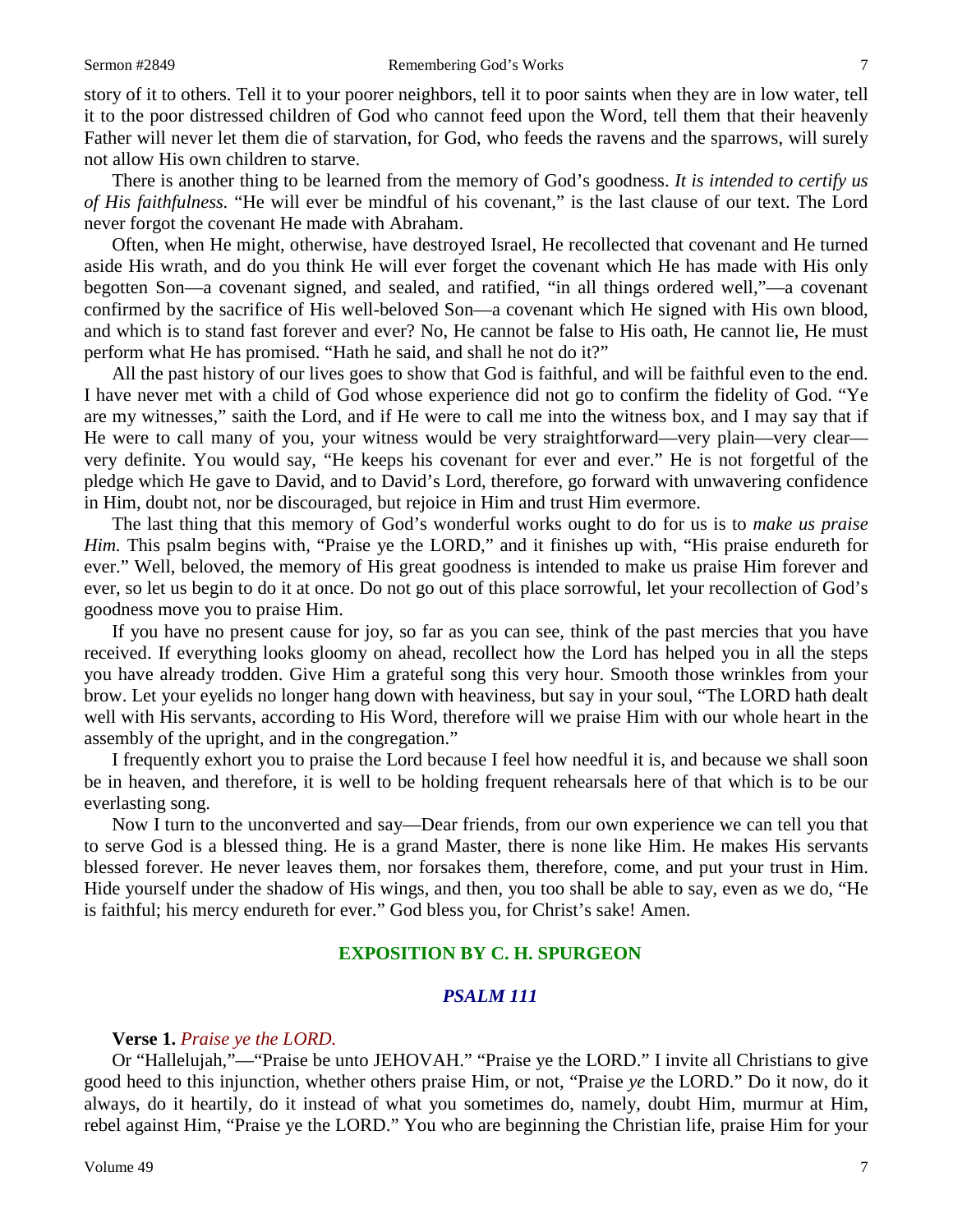regeneration. You who have long continued in it, praise Him for sustaining you. You who are the most ripe for heaven, begin now the praises that will never, never end.

**1.** *I will praise the LORD with my whole heart, in the assembly of the upright, and in the congregation.*

It is always well when a preacher practices what he preaches. David does that here, "Praise ye the LORD. *I* will praise the LORD." One of the best ways of enforcing an exhortation is to practically obey it "Praise ye the LORD. *I* will praise the LORD." But when a man becomes an example to others, he should be very careful to set a good example. Hence, the psalmist not only says that he will praise the Lord, but that he will do it heartily, yea, with his whole heart.

Such a God as JEHOVAH is, is worthy of all the praise we can give Him. We ought to praise Him with all our thought, with all our skill, with all our love, with all our zeal, with all our heart, with our whole heart. David tells us that he would render this praise both amongst the choice and select company of God's people, "in the assembly of the upright," and also in the larger congregation, where a more mixed multitude would be found.

Brethren, praise is never out of place, and never out of season. If you are with a little company of two or three choice Christian friends, praise the Lord in their midst. Tell them your experience, and bless the name of the Lord for His grace and mercy, but if you should be in a larger assembly, where the characters of some may be doubtful, be not abashed, but still continue to praise the Lord.

#### **2.** *The works of the LORD are great,—*

They are great in number, in size, in purpose, and in effect. Even when God makes a little thing, it is great because of the wisdom displayed in making it. The microscope has taught us the greatness of God in creating tiny creatures of wondrous beauty, yet so small as not to be perceptible to the naked eye, "The works of the LORD are great,"—

#### **2.** *Sought out of all them that have pleasure therein.*

If we take pleasure in a man, we also take pleasure in his works, we like to see what he has made, and in like manner, the saints of God take pleasure in His works. They revel in the beauties of creation, they delight to study His wisdom in providence, but best of all, they are most charmed with the wonders of divine grace. These works are so marvelous that a mere surface glance at them is not sufficient, you need to search them out—to dig deep in the mines of God's wisdom as seen in His works—to try to find out the secret motive of His everlasting purposes, and the more you study them, the more they will grow. Some things impress you at first with greater significance than they do afterwards, but the works of God are so great, that if you look at them throughout your whole lifetime, they will continue to grow greater still.

#### **3.** *His work—*

I suppose the psalmist means God's chief work, His grand work of grace, "His work"—

**3.** *Is honourable and glorious: and his righteousness endureth for ever.*

The work of God is full of grace, and it is full of honor and glory to His blessed name, and every single portion of the work of grace is full of that which resounds to the honor and glory of the Triune JEHOVAH. I hope, dear friends, that you delight to study the whole plan of saving mercy, from its initiation in the eternal purpose to its culmination in the gathering together of all the people of God. If you do, you will see that all through, it "is honourable and glorious: and his righteousness endureth for ever." As it endured Calvary, it may well endure forever. Though the Lord Jesus Christ purposed so to save His people, He would not do it by sacrificing His righteousness. He fulfilled righteousness to the utmost, by His perfect life, and by His suffering even unto death, and now we are quite sure that no further strain will ever be put upon that divine attribute. "His righteousness endureth for ever."

**4.** *He hath made his wonderful works to be remembered:*

Do not be forgetful of God's wonderful works. They are made on purpose to be remembered, so treasure them up, for they are worthy of being held in everlasting remembrance.

**4.** *The LORD is gracious and full of compassion.*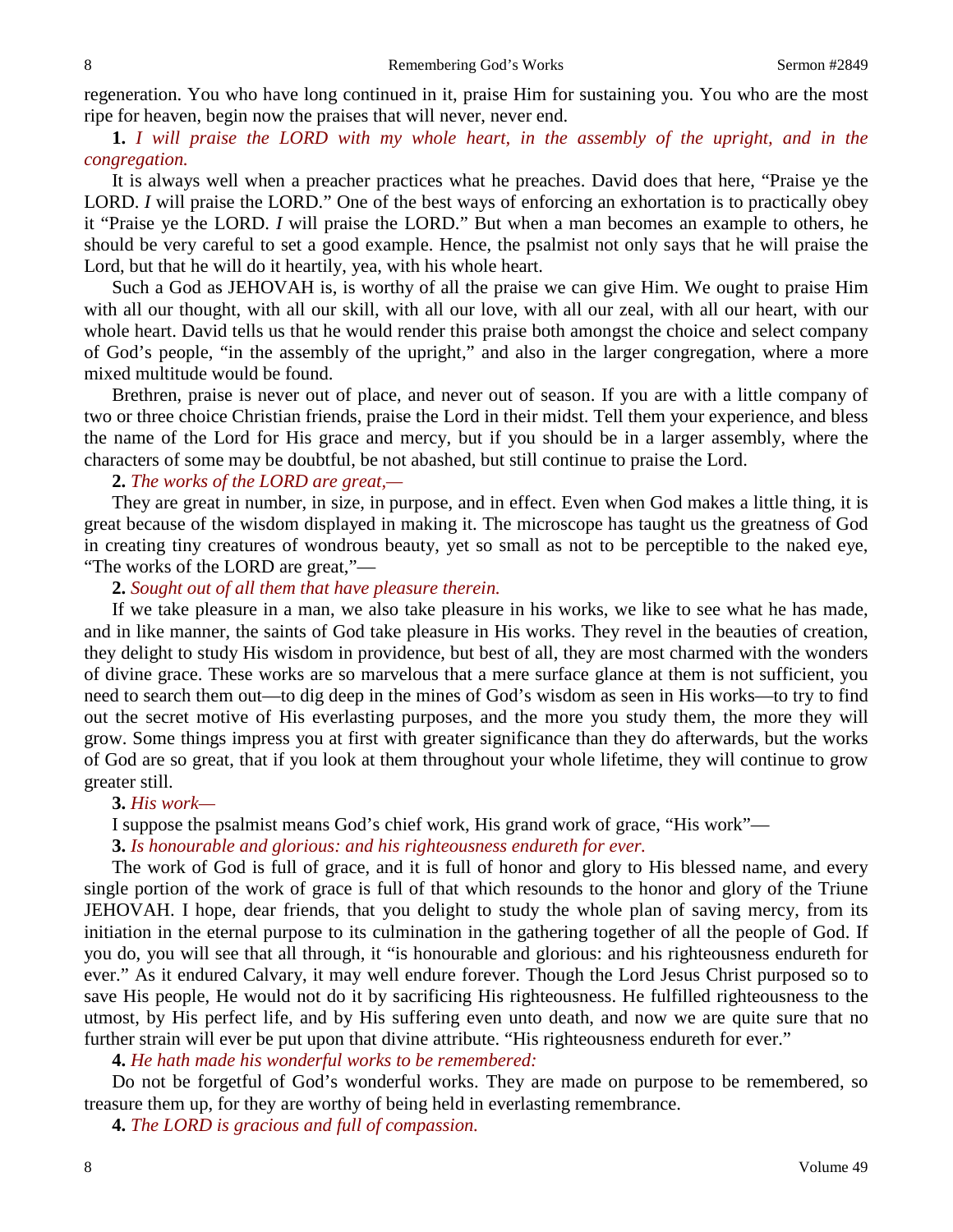This is what His people always find to be true whenever they read the history of His works. The thought that strikes them is, "The LORD is gracious and full of compassion." If any of you long to be at peace with God, however far you may have wandered from Him, He is ready to receive you if you will but return to Him, for He "is gracious and full of compassion"—not merely tenderhearted, but full of graciousness. He abounds with thoughts of love towards His people, come, and try Him for yourselves.

**5.** *He hath given meat unto them that fear him: he will ever be mindful of his covenant.*

The needs of all His people are always supplied by Him. He finds food both for body and soul, and you may rest assured that every promise of His covenant will be faithfully kept. You may forget it, but He will not, "He will ever be mindful of his covenant"—and mindful of you because of that covenant mindful of your heavy cares—mindful of your bitter griefs—mindful of your weakness and infirmity, because you are in His covenant, and He is mindful of it.

## **6.** *He hath shewed his people the power of his works,—*

He showed the Israelites what He could do—what force He could throw into what He did, and He has shown to us, Christians, the same thing in another way, by the power of His gracious Spirit, blessing the preaching of His Word to the conversion of sinners, and maintaining the great fight against the dread powers of darkness, "He hath showed his people the power of his works,"—

## **6.** *That he may give them the heritage of the heathen.*

He gave to Israel the land of Canaan where the heathen dwelt, and He will give to Christ, when He asks for them, the heathen for His inheritance, and the uttermost parts of the earth for His possession. Let us pray God to prove the power of His works in the subduing of the nations unto Christ.

**7.** *The works of his hands are verity and judgment;*

He never acts contrary to truth and righteousness. Even when He puts on His most terrible look, and smites His enemies in His wrath, still, "the works of his hands are verity and judgment;"—

## **7-8.** *All his commandments are sure. They stand fast for ever and ever, and are done in truth and uprightness.*

Whatever God commands—determines—purposes—you may rest assured that it will be accomplished, but His purposes are always accomplished, not by caprice, but by "Truth and uprightness." God is a Sovereign, doing as He wills, but He never wills to do anything that is inconsistent with justice, truth, and uprightness.

## **9.** *He sent redemption unto his people:*

He brought them up out of Egypt with a high hand and a stretched out arm, and He has sent redemption to us, first, by price, when He redeemed us from our guilt upon the tree, and then by power, when the Holy Spirit came, and broke our bands asunder, and set us free from the dominion of our sins.

## **9.** *He hath commanded his covenant for ever: holy and reverend is his name.*

His whole character commands our reverence because it is superlatively holy, and His name is to us a word of awe never to be mentioned flippantly, and never to be quoted without earnest thought and prostration of heart before Him. I fear that there are some professors who use the name of God far too freely, they do not recollect that "holy and reverend is his name." I can hardly think that any man can be "reverend." There are some who choose to be called by that title, I suppose they mean something less than the word means here, "Holy and reverend is *his* name," not mine, certainly.

**10.** *The fear of the LORD is the beginning of wisdom:*

It is the A B C of true wisdom. He who has learned to fear God has learned the first part of wisdom. According to some, the word "beginning" here means the chief—the head—the front, just as, often in Scripture, "beginning" signifies that. "The fear of the LORD" is the chief part of "wisdom,"—the essence of it.

## **10.** *A good understanding have all they that do his commandments:*

Practical goodness is the proof of a good understanding. A man may have an orthodox head, and yet not have a good understanding. A man may be able to talk very glibly about the commandments of God,